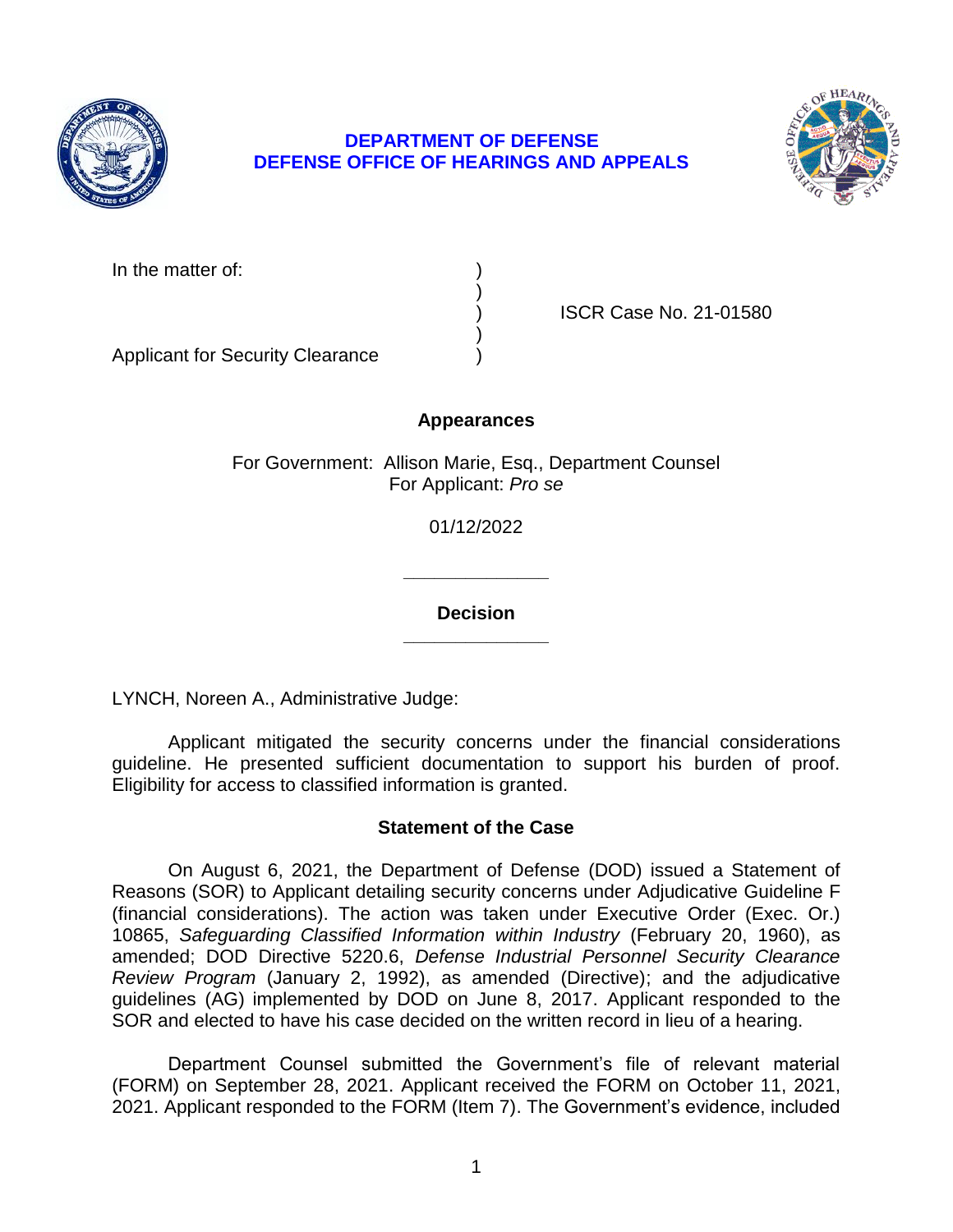in the FORM and identified as Items 1 through 6, is admitted without objection. The case was assigned to me on January 6, 2022. Based on my review of the documentary evidence, I find that Applicant mitigated financial considerations security concerns.

## **Findings of Fact**

In response to the SOR, Applicant admitted SOR allegations 1.a through 1.e, totaling about \$91,000, with explanations. (Item 2) He is 32 years old, and married. Applicant attended college obtaining his undergraduate degree in 2012. He reports no military service. He completed a security clearance application on February 27, 2020. He worked for his employer from January 2020 until March 2020. (Item 3 4) He is now sponsored by another company for his initial security clearance.

### **Financial**

Applicant disclosed his financial issues in his security clearance application. Application. He attributes his delinquent debts to spending too much on credit cards in 2016 and 2017. He was unable to maintain the payments. Applicant tried working with a debt management company to resolve the debts. He was building up a settlement fund. He soon realized that this was damaging, because they advised him to stop paying on the credit accounts and let them go to default status. In 2019, he stopped dealing with them and worked with the creditors directly.

In his answer to the SOR, Applicant stated that he has been working to resolve his debts. His credit report (Item 6) confirms that he has maintained regular monthly payments on some accounts for about 14 months. He also has resolved two other accounts. He did not provide documentation when he answered the SOR.

Applicant stated, in his subject interview (Item 4) that he was unemployed from 2010 to 2012, while he was a student. He was supported by his family. He also acknowledged that he was young and not responsible with the credit cards, but he has learned.

As to SOR 1.a, a charged-off account in the amount of \$2,049, Applicant provided documentation in response to the FORM that the account has been settled. (Item 7) The debt has been cancelled.

As to SOR 1.b, a charged-off account in the amount of \$16,193, Applicant has been paying \$163 a month consistently since March 2020. (Item 5) His credit report confirms the information.

As to SOR 1.c, a collection account in the approximate amount of \$40,741, Applicant has not settled the debt, but he is paying \$100 a month toward a resolution of the debt. He provided bank transactions showing payments made. (Item 7)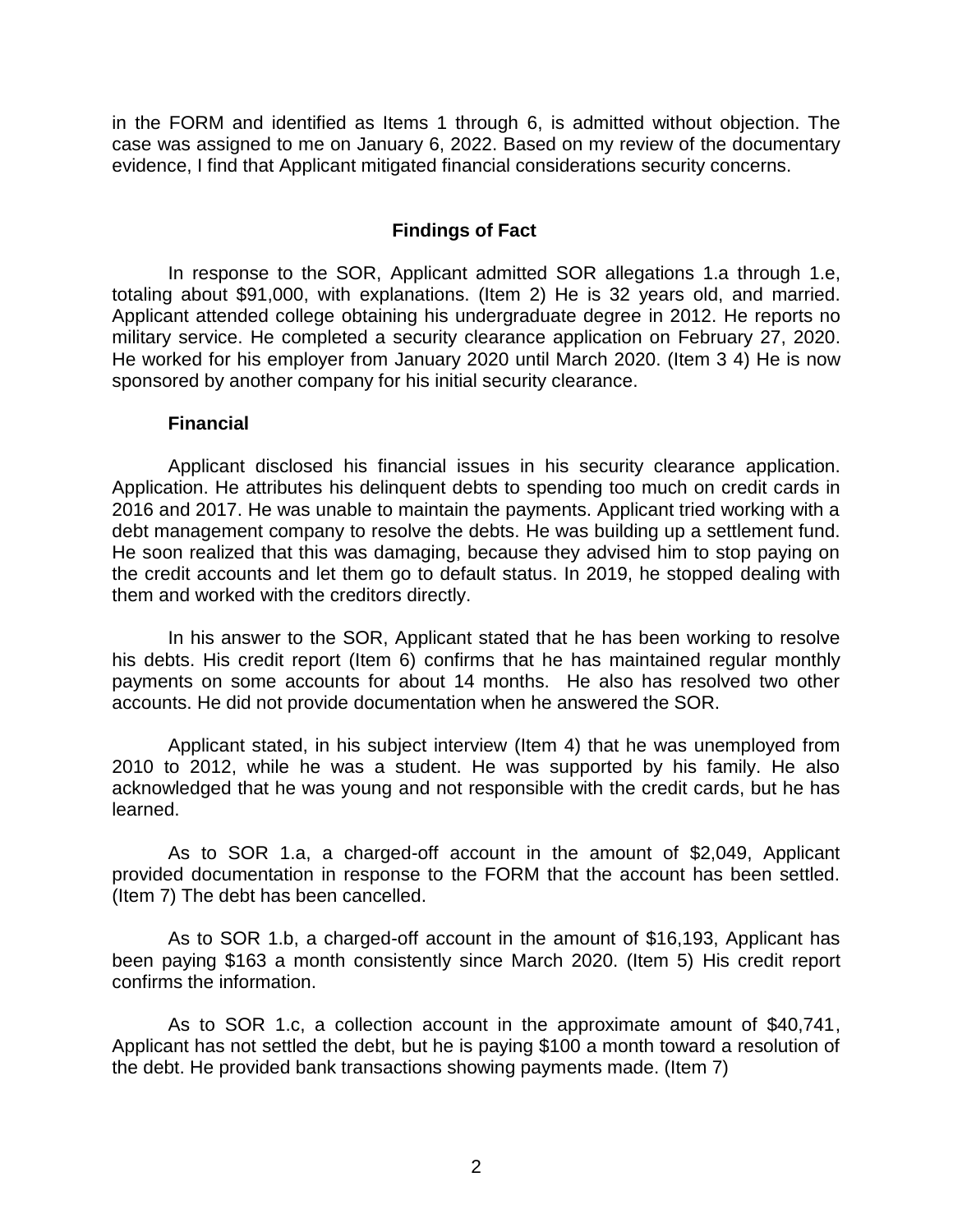As to SOR 1.d, a charged-off account in the amount of \$27,813, Applicant was working with the debt company. He has received information and will proceed with the current collection agency. (Item 7)

As to SOR 1.e, a collection account in the amount of \$4,264, Applicant settled the account and provided a cancellation of debt in response to the FORM. (Item 7)

Applicant was young and admitted to not being responsible in those years. However, he has been working to resolve his debts prior to the security clearance process. He disclosed his financial situation. He has taken concrete steps to resolve delinquent accounts and provided documentation concerning his efforts. He did not realize at first that the debt consolidation company would not give him good advice. He has shown that he has a plan for each debt that he incurred.

#### **Policies**

 When evaluating an applicant's suitability for a security clearance, the administrative judge must consider the adjudicative guidelines. In addition to brief introductory explanations for each guideline, the adjudicative guidelines list potentially disqualifying conditions and mitigating conditions, which are to be used in evaluating an applicant's eligibility for access to classified information.

 known as the "whole-person concept." The administrative judge must consider all These guidelines are not inflexible rules of law. Instead, recognizing the complexities of human behavior, administrative judges apply the guidelines in conjunction with the factors listed in the adjudicative process. The administrative judge's overarching adjudicative goal is a fair, impartial, and commonsense decision. According to AG ¶ 2(a), the entire process is a conscientious scrutiny of a number of variables available, reliable information about the person, past and present, favorable and unfavorable, in making a decision.

The protection of the national security is the paramount consideration. AG ¶ 2(b) requires that "[a]ny doubt concerning personnel being considered for national security eligibility will be resolved in favor of the national security."

 responsible for presenting "witnesses and other evidence to rebut, explain, extenuate, Under Directive ¶ E3.1.14, the Government must present evidence to establish controverted facts alleged in the SOR. Under Directive ¶ E3.1.15, the applicant is or mitigate facts admitted by the applicant or proven by Department Counsel." The applicant has the ultimate burden of persuasion to obtain a favorable security decision.

A person who seeks access to classified information enters into a fiduciary relationship with the Government predicated upon trust and confidence. This relationship transcends normal duty hours and endures throughout off-duty hours. The Government reposes a high degree of trust and confidence in individuals to whom it grants access to classified information. Decisions include, by necessity, consideration of the possible risk the applicant may deliberately or inadvertently fail to safeguard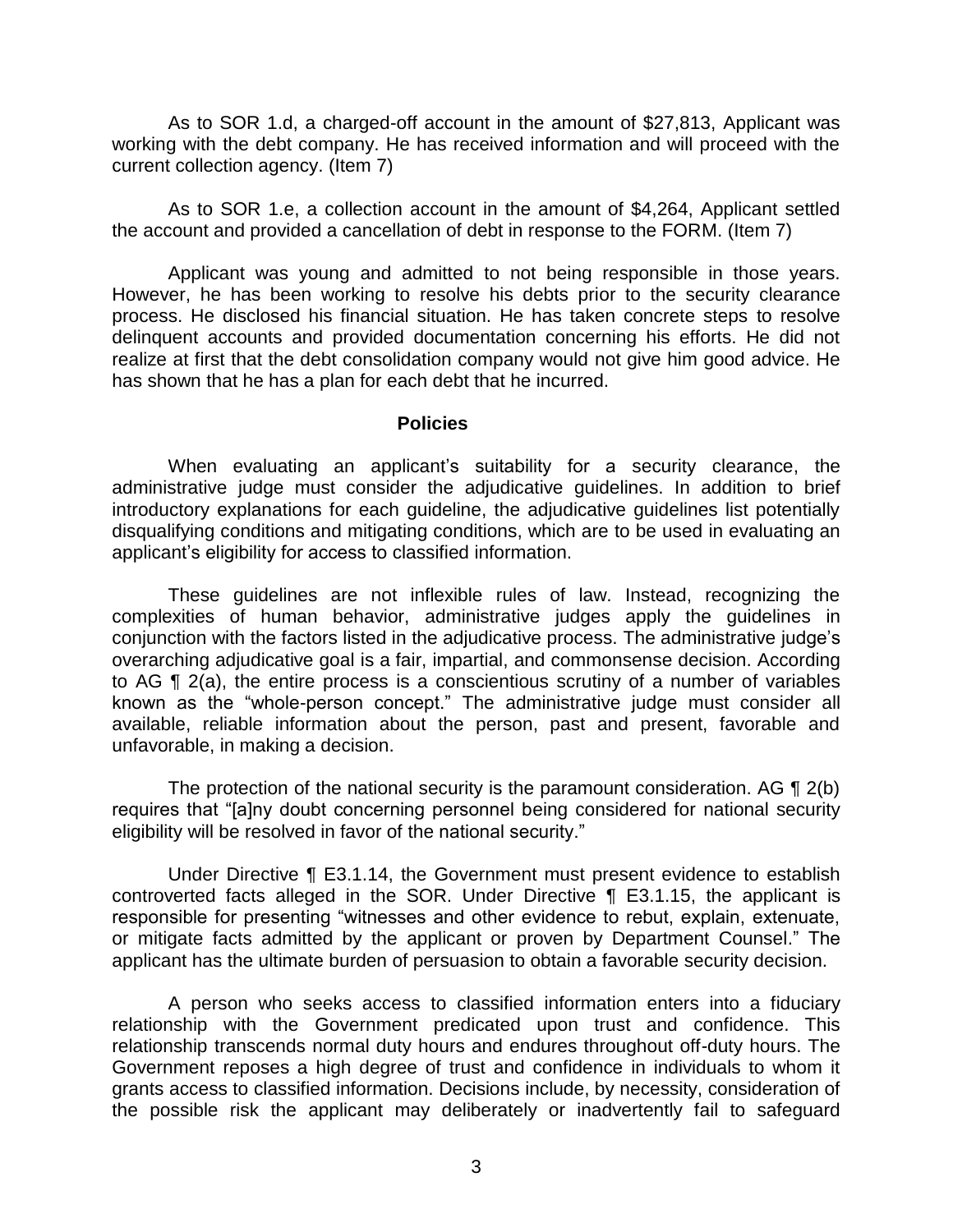classified information. Such decisions entail a certain degree of legally permissible extrapolation of potential, rather than actual, risk of compromise of classified information.

 Section 7 of Exec. Or. 10865 provides that adverse decisions shall be "in terms of the national interest and shall in no sense be a determination as to the loyalty of the applicant concerned." *See also* Exec. Or. 12968, Section 3.1(b) (listing multiple prerequisites for access to classified or sensitive information).

### **Analysis**

### **Guideline F (Financial Considerations)**

The concern under this guideline is set out in AG ¶ 18:

Failure to live within one's means, satisfy debts, and meet financial obligations may indicate poor self-control, lack of judgment, or unwillingness to abide by rules and regulations, all of which can raise questions about an individual's reliability, trustworthiness, and ability to protect classified or sensitive information. Financial distress can also be caused or exacerbated by, and thus can be a possible indicator of, other issues of personnel security concern such as excessive gambling, mental health conditions, substance misuse, or alcohol abuse or dependence. An individual who is financially overextended is at greater risk of having to engage in illegal or otherwise questionable acts to generate funds . . . .

This concern is broader than the possibility that a person might knowingly compromise classified information to raise money. It encompasses concerns about a person's self-control, judgment, and other qualities essential to protecting classified information. A person who is financially irresponsible may also be irresponsible, unconcerned, or negligent in handling and safeguarding classified information. *See*  ISCR Case No. 11-05365 at 3 (App. Bd. May 1, 2012).

 disqualifying conditions under this guideline: AG ¶¶ 19(a) ("inability to satisfy debts"), Applicant's admissions, corroborated by his credit reports, establish two and 19(c) ("a history of not meeting financial obligations").

The security concerns raised in the SOR may be mitigated by the following potentially applicable factors:

AG **[1** 20(a): the behavior happened so long ago, was so infrequent, or occurred under such circumstances that it is unlikely to recur and does not cast doubt on the individual's current reliability, trustworthiness, or good judgment;

AG ¶ 20(b): the conditions that resulted in the financial problem were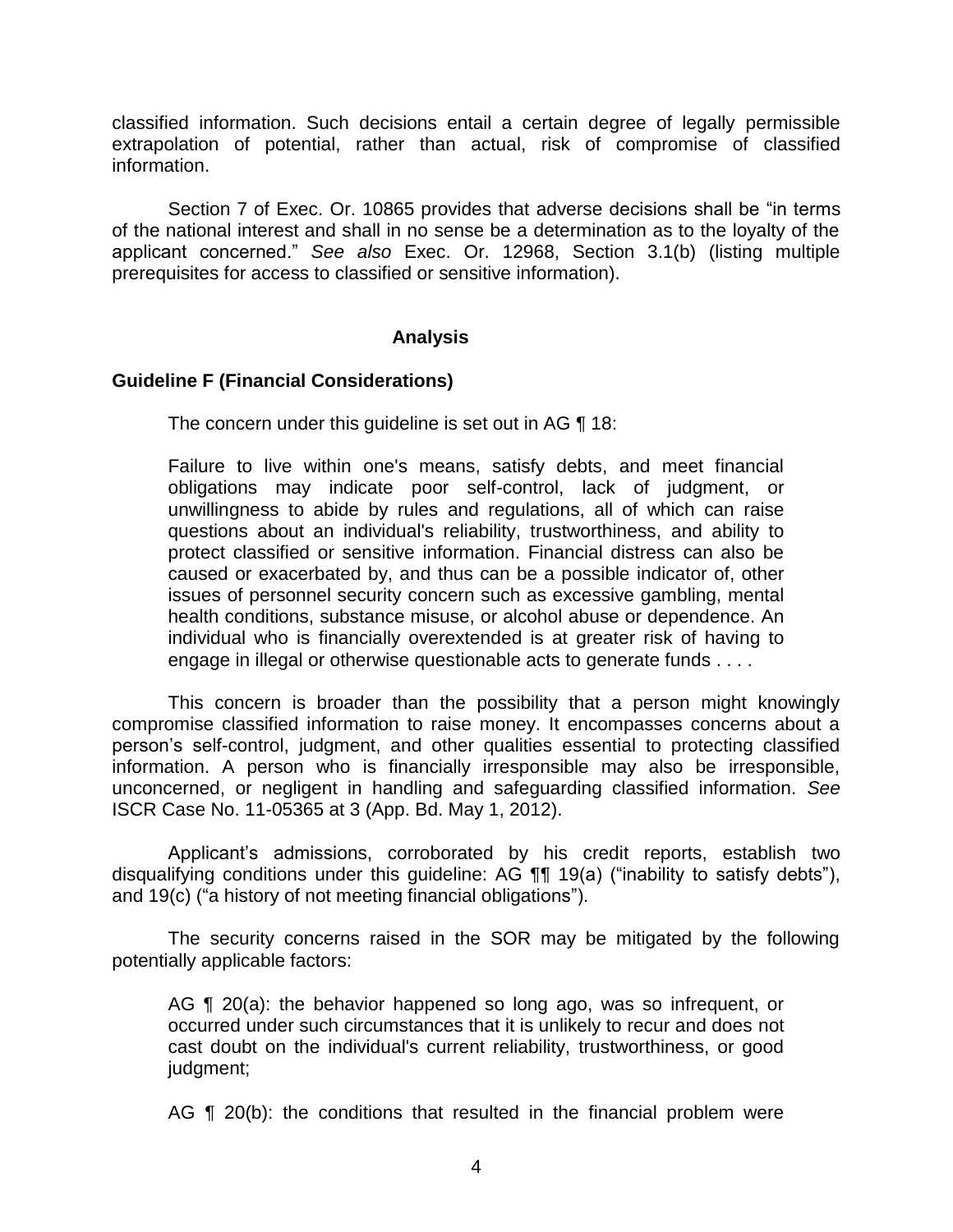largely beyond the person's control (e.g., loss of employment, a business downturn, unexpected medical emergency, a death, divorce or separation, clear victimization by predatory lending practices, or identity theft), and the individual acted responsibly under the circumstances;

AG ¶ 20(c): the individual has received or is receiving financial counseling for the problem from a legitimate and credible source, such as a non-profit credit counseling service, and there are clear indications that the problem is being resolved or is under control; and

AG  $\P$  20(d): the individual initiated and is adhering to a good-faith effort to repay overdue creditors or otherwise resolve debts.

Applicant admitted, and his credit reports confirm, that he is responsible for the delinquent debts that started in 2016 and 2017. He obtained the services of a debt management company, but learned that their advice to stop paying on the accounts and let them go to default was damaging to him. He has learned from his mistakes and is actively addressing the accounts. He has shown that he can maintain consistent monthly payments.

Based on the evidence produced by Applicant, it is concluded he made a sufficient good-faith effort to resolve his debts. He is beginning a meaningful track record of financial responsibility. He has met his burden and some of the mitigating conditions apply.

### **Whole-Person Concept**

Under the whole-person concept, the administrative judge must evaluate an applicant's eligibility for a security clearance by considering the totality of the applicant's conduct and all relevant circumstances. The administrative judge should consider the nine adjudicative process factors listed at AG ¶ 2(d):

(1) the nature, extent, and seriousness of the conduct; (2) the circumstances surrounding the conduct, to include knowledgeable participation; (3) the frequency and recency of the conduct; (4) the individual's age and maturity at the time of the conduct; (5) the extent to which participation is voluntary; (6) the presence or absence of rehabilitation and other permanent behavioral changes; (7) the motivation for the conduct; (8) the potential for pressure, coercion, exploitation, or duress; and (9) the likelihood of continuation or recurrence.

Under AG ¶ 2(c), the ultimate determination of whether to grant eligibility for a security clearance must be an overall commonsense judgment based upon careful consideration of the guidelines and the whole-person concept. I considered the potentially disqualifying and mitigating conditions in light of all the facts and circumstances surrounding this case. I have incorporated my comments under Guideline F in my whole-person analysis.